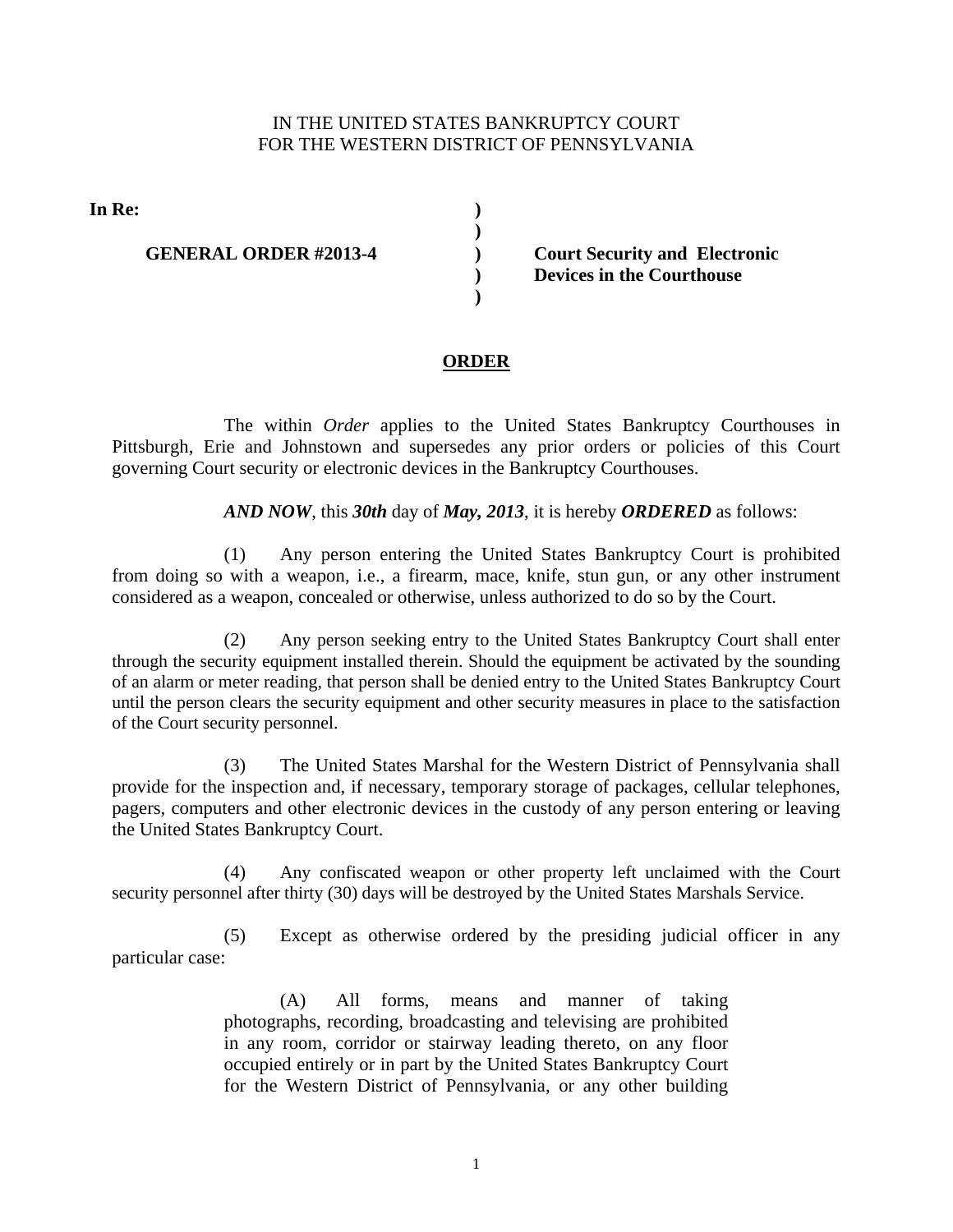designated as a place for holding judicial proceedings whether or not Court is in session.

(B) Any Attorney with business in this Court may possess in the Bankruptcy Courthouse cell phones, mobile devices, laptops or other similar devices (hereinafter, "electronic devices"). Electronic devices may be used to send or receive messages only from outside the courtrooms.

(C) For purposes of this Order, "members of the news media" shall consist of representatives of the person or entity that regularly and customarily is engaged in the business of gathering, marketing and/or disseminating the news. Members of the news media may possess electronic devices in the Bankruptcy Courthouse for purposes not prohibited by this rule. Electronic devices may not be used in a courtroom by the media. In order to prevent a breach of security occasioned by the presentation of false media credentials to court security officers, except as otherwise ordered, members of the news media must produce employerissued photo identification upon seeking entrance into the Bankruptcy Courthouse with electronic devices.

(D) All electronic devices shall be turned off prior to entering courtrooms and judicial chambers.

(E) In those rare instances in which jurors report for duty, those persons may possess electronic devices in the Bankruptcy Courthouse for purposes not prohibited by this rule. Electronic devices may only be used in the jury room and may not be brought into a courtroom. Jurors shall deposit all electronic devices in the receptacles provided for that purpose prior to entering into the jury room to commence deliberations.

(F) Unless exempted above, except for purposes of investitures, ceremonial occasions and other similar events, members of the public may not possess electronic devices in the Bankruptcy Courthouse. All electronic devices possessed by members of the public seeking entry into the Bankruptcy Courthouse must be surrendered to the Court Security Officers at the entrance to the Bankruptcy Courthouse, and will be returned upon exiting the Bankruptcy Courthouse.

(6) In addition to any of the foregoing, a judicial officer may, in the judicial officer's discretion, prohibit electronic devices in that judicial officer's courtroom and chambers and may direct screening procedures to be conducted by the Court Security Officers/United States Marshal Service.